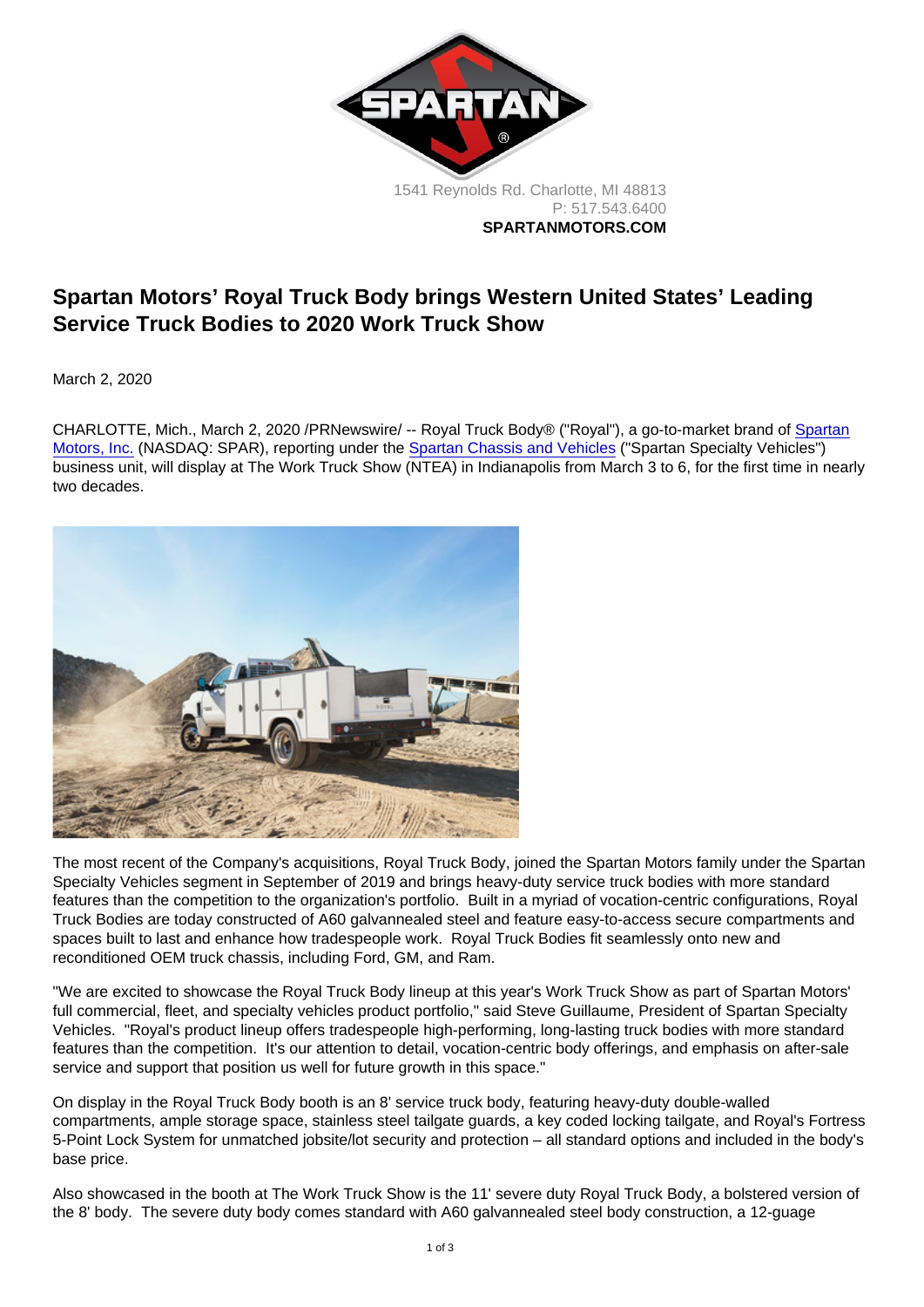diamond plate steel floor, and 10-guage cross members. Additionally, it is structurally reinforced—from front to rear—to accommodate the addition of specialized equipment. The truck body also comes standard with an extended-life reinforced poly bed liner and a heavy-duty Class III recessed rear bumper to accommodate heavy workloads and ensure performance in extreme conditions. The severe duty body features taller compartment heights and gas shocks for vertical doors to provide additional cargo space and easy access for large equipment and tools. All compartment doors include the Royal Fortress 5-Point Lock System for additional security, featuring "One-key" universal compartment and vehicle access as a standard feature. The severe duty body on display in the booth also features Royal's patented modular ladder rack.

Royal Truck Body designs, manufactures, and assembles a full product line of truck body options in 8', 9', and 11' lengths, for vocations including:

- Contractors
- Mechanics
- Crane operators
- Concrete finishers
- Landscapers
- And more

For more information on Royal Truck Body, visit [www.royaltruckbody.com](https://c212.net/c/link/?t=0&l=en&o=2735909-1&h=759219680&u=http://www.royaltruckbody.com/&a=www.royaltruckbody.com).

The Work Truck Show is North America's largest work truck event. Attendees interact with thousands of industry professionals, meet with current suppliers and customers, find solutions to resolve technical issues, and talk shop with industry peers at special events and receptions. For more information, visit [www.worktruckshow.com.](https://c212.net/c/link/?t=0&l=en&o=2735909-1&h=1577218245&u=http://www.worktruckshow.com/&a=www.worktruckshow.com)